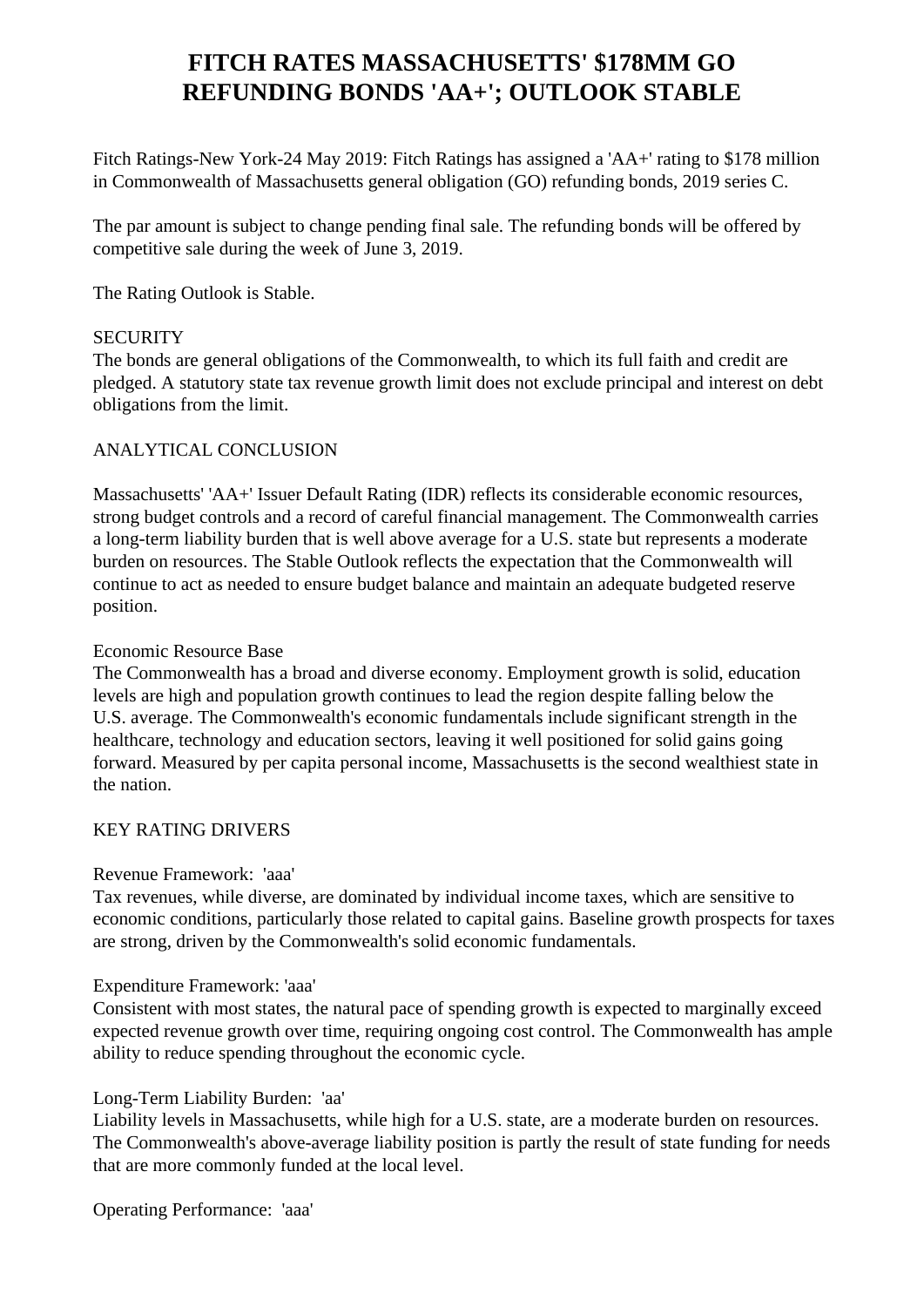The Commonwealth has exceptional fiscal resilience, with strong gap-closing capacity stemming from a practice of building solid reserve balances and making revenue and spending changes as needed in response to changing circumstances. Conservative budgeting, ongoing economic and revenue monitoring, and mechanisms to protect the general fund from economically sensitive individual income tax and judgment and settlement receipts support the Commonwealth's fiscal flexibility.

## RATING SENSITIVITIES

 The IDR is sensitive to Massachusetts' consistent commitment to strong financial management practices, including preserving budgetary flexibility and actively managing its relatively high longterm liability position.

## CREDIT PROFILE

 Massachusetts' 'AA+' IDR reflects its solid credit attributes. The Commonwealth's dynamic, service-oriented economy, anchored by numerous institutions of higher education and healthcare, has solid growth prospects despite remaining sensitive to national trends. Tax-supported debt and net pension liabilities, recalculated based on a 6% discount rate, are high for a state but represent only a moderate burden on resources. The comparatively high debt level is partly explained by the Commonwealth's role in funding local capital needs.

 Fitch believes the Commonwealth retains a high capacity to address cyclical downturns and operating under-performance and has repeatedly demonstrated its commitment to maintaining a solid financial position. Sources of fiscal flexibility include the balance in the stabilization fund, which reached \$2 billion as of fiscal 2018. Budgetary mechanisms shift cyclical windfalls from volatile capital gains-related personal income tax receipts and judgment and settlement payments to the stabilization fund. Moreover, in the event of a mid-year forecast deficiency, the governor is required to reduce allotments or identify other balancing measures.

 For additional information on the Commonwealth of Massachusetts, please see Fitch's rating action commentary, "Fitch Rates Massachusetts' \$700MM GO Bonds 'AA+'; Outlook Stable", dated April 17, 2019, at www.fitchratings.com.

Contact:

 Primary Analyst Douglas Offerman Senior Director +1-212-908-0889 Fitch Ratings, Inc. 33 Whitehall Street New York, NY 10004

 Secondary Analyst Kevin Dolan **Director** +1-212-908-0538

 Committee Chairperson Marcy Block Senior Director +1-212-908-0239

Date of Relevant Rating Committee: April 16, 2019